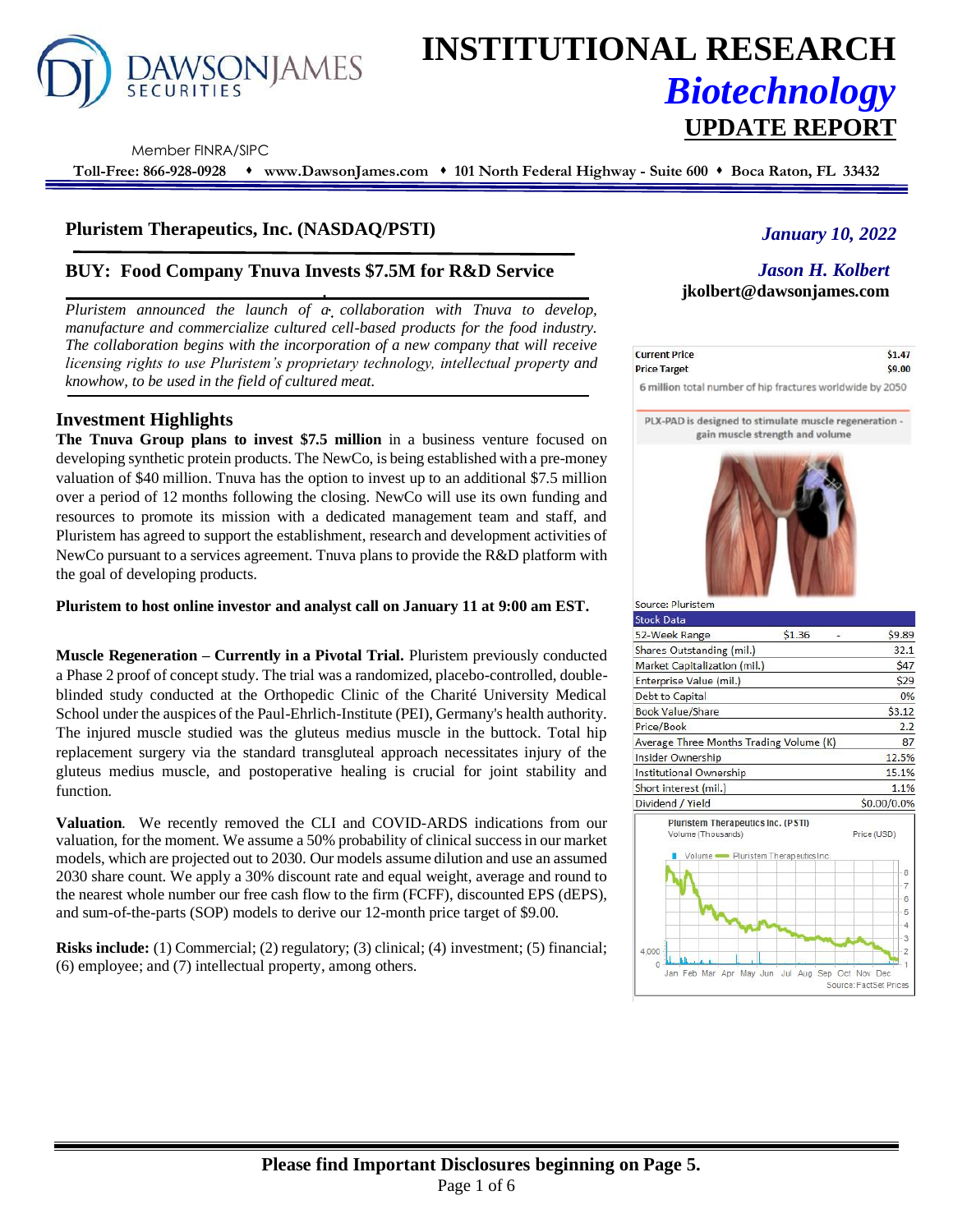

#### **Exhibit 1. Hip Fracture Models**

| PLX-PAD in Muscle Regeneration (U.S.).  | 2020E       | 2021E         | 2022E             | 2023E       | 2024E           | 2025E               | 2026E           | 2027E             | 2028E           | 2029E           | 2030E        |
|-----------------------------------------|-------------|---------------|-------------------|-------------|-----------------|---------------------|-----------------|-------------------|-----------------|-----------------|--------------|
| Population Over 45                      | 124.666.421 | 125.913.085   | 127.172.216       | 128.443.938 | 728.378<br>129. | 131.025.661         | 132.335.918     | 133.659.277       | 134.995.870     | 136.345.829     | 137.709.287  |
| Increase in population                  | 1%          | 1%            | 1%                | 1%          | 1%              | 1%                  | 1%              | 1%                | 1%              | 1%              | 1%           |
| Hip Replacements per Year (257/100,000) | 320,393     | 323,597       | 326,833           | 330,101     | 333.402         | 336,736             | 340.103         | 343,504           | 346,939         | 350,409         | 353,913      |
| <b>Market Penetration</b>               |             |               |                   | 0.25%       | 2.00%           | 4.00%               | 8.00%           | 10.00%            | 15.00%          | 20.00%          | 25.00%       |
| Total patients treated                  |             |               |                   | 825         | 6,668           | 13.469              | 27,208          | 34,350            | 52,041          | 70,082          | 88,478       |
| Average price per treatment             |             | \$<br>30.000  | 30,000 \$<br>- \$ | 30,000 \$   | 30.600          | $31.212$ \$<br>- \$ | 31.836          | 32.473 \$<br>- \$ | 33,122 \$       | 33,785 \$       | 34,461       |
| Increase in Cost                        |             | 2%            | 2%                | 2%          | 2%              | 2%                  | 2%              | 2%                | 2%              | 2%              | 2%           |
| Parnter revenue ('000)                  |             |               |                   | 24.758      | 204.042<br>- S  | 420.408<br>- \$     | 866.209<br>- \$ | .115.460<br>-S 1  | .723.721<br>- S | \$2.367.703     | \$ 3.049.010 |
| Royalty or profit share (50%)           |             | \$<br>. .     | ۰.                | 12.379      | 102.021<br>-86  | 210.204<br>-S       | 433.104<br>- \$ | - \$<br>557.730   | - \$<br>861.861 | \$1<br>.183.852 | \$1.524.505  |
| Risk adjustment                         |             | 50%           | 50%               | 50%         | 50%             | 50%                 | 50%             | 50%               | 50%             | 50%             | 50%          |
| Total Revenue ('000)                    |             | $\sim$<br>-55 | ъ                 | 6.189       | 51.010<br>Ŝ.    | 105.102 \$<br>- 55  | 216.552         | 278.865 \$<br>-S  | 430.930 \$      | 591.926 \$      | 762,252      |
|                                         |             |               |                   |             |                 |                     |                 |                   |                 |                 |              |

*Source: Dawson James Estimates*

| PLX-PAD in Muscle Regeneration (EU)       | 2020E       | 2021E         |      | 2022E       | 2023E       | 2024E             |                             | 2025E | 2026E       | 2027E           | 2028E              | 2029E               | 2030E       |
|-------------------------------------------|-------------|---------------|------|-------------|-------------|-------------------|-----------------------------|-------|-------------|-----------------|--------------------|---------------------|-------------|
| Population Over 45                        | 278.181.270 | 280.963.083   |      | 283.772.714 | 286.610.441 | 289.476.545       | 292.371<br>.31 <sup>′</sup> |       | 295.295.024 | 298,247,974     | 301,230,454        | 304,242,758         | 307.285.186 |
| Increase in population                    | 1%          | 1%            |      | 1%          | 1%          | 1%                |                             | $1\%$ | 1%          | 1%              | 1%                 | 1%                  | 1%          |
| Hip Replacements per Year (191.6/100,000) | 532,995     | 538,325       |      | 543,709     | 549,146     | 554,637           | 560,183                     |       | 565.785     | 571,443         | 577,158            | 582,929             | 588,758     |
| <b>Market Penetration</b>                 |             |               |      |             | 0.25%       | 2.00%             |                             | 4.00% | 8.00%       | 10.00%          | 15.00%             | 20.00%              | 25.00%      |
| Total patients treated                    |             |               |      |             | 1,373       | 11,093            | 22,407                      |       | 45,263      | 57,144          | 86,574             | 116,586             | 147.190     |
| Average price per treatment               |             | 20.000<br>\$. | - \$ | 20.000 S    | 20,000      | 20.400 \$<br>- \$ | 20,808                      | \$    | 21.224      | 21.649<br>- \$  | 22.082<br>- \$     | $22.523$ \$<br>- \$ | 22.974      |
| Increase in Cost                          |             | 2%            |      | 2%          | 2%          | 2%                |                             | 2%    | 2%          | 2%              | 2%                 | 2%                  | 2%          |
| Parnter revenue ('000)                    |             | $\sim$        | £.   |             | 27.457      | 226.292<br>- \$   | 466.252<br>- \$             | - \$  | 960,665     | 1.237.097<br>s. | .686<br>s.<br>1.91 | \$2.625.891         | \$3,381,492 |
| Royalty or profit share (50%)             |             | . .           | \$.  |             | 13.729      | 113.146<br>- \$   | 233.126<br>-S               | -\$   | 480.333     | 618.548<br>- \$ | 955.843<br>- \$    | \$.<br>1.312.946    | \$1.690.746 |
| Risk adjustment                           |             | 50%           |      | 50%         | 50%         | 50%               |                             | 50%   | 50%         | 50%             | 50%                | 50%                 | 50%         |
| Total Revenue ('000)                      |             |               | - 31 | $\sim$      | 6,864       | 56,573<br>- 5     | 116,563<br>-55              | - 55  | 240,166     | 309,274<br>- \$ | 477,921<br>- S     | 656,473<br>- 5      | 845,373     |
| Source: Dayson, James Fetimates           |             |               |      |             |             |                   |                             |       |             |                 |                    |                     |             |

*Source: Dawson James Estimates*

**Global Revenue ('000) \$ - \$ - \$ - \$ 13,054 \$ 107,583 \$ 221,665 \$ 456,719 \$ 588,139 \$ 908,852 \$ 1,248,399 \$ 1,607,625**

## **Exhibit 2. Valuation Models: Free Cash Flow to the Firm (FCFF), Discounted EPS (dEPS) and Sum of the Parts (SOP)**

|                                 | \$<br>Average<br>Price Target \$ | 9.0<br>10.4 |          |           |           |        |        |         |                                                              |         |         |         |           |
|---------------------------------|----------------------------------|-------------|----------|-----------|-----------|--------|--------|---------|--------------------------------------------------------------|---------|---------|---------|-----------|
|                                 | Year                             | 2021        |          |           |           |        |        |         |                                                              |         |         |         |           |
| DCF Valuation Using FCFF (mln): |                                  |             |          |           |           |        |        |         |                                                              |         |         |         |           |
| units (millions - \$)           |                                  |             | 2020E    | 2021E     | 2022E     | 2023E  | 2024E  | 2025E   | 2026E                                                        | 2027E   | 2028E   | 2029E   | 2030E     |
| EBIT                            |                                  |             | (29,095) | (30, 346) | (31, 559) | 16,285 | 94,196 | 191,215 | 381,949                                                      | 489,985 | 749,674 | 991,308 | 1,278,804 |
| Tax Rate                        |                                  |             | 0%       | 0%        | 5%        | 10%    | 15%    | 18%     | 18%                                                          | 20%     | 20%     | 24%     | 28%       |
| $EBIT(1-t)$                     |                                  |             | (29,095) | (30, 346) | (29, 981) | 14,656 | 80,066 | 156,796 | 313,198                                                      | 391,988 | 599,739 | 753,394 | 920,739   |
| - Change in NWC                 |                                  |             |          |           |           |        |        |         |                                                              |         |         |         |           |
| Free Cash Flow to Firm (FCFF)   | я                                |             | (29,095) | (30, 346) | (29, 981) | 14,656 | 80,066 | 156,796 | 313,198                                                      | 391,988 | 599,739 | 753,394 | 920,739   |
| PV of FCFF                      | я                                |             | (37,707) | (30, 346) | (23, 134) | 8,726  | 36,782 | 55,580  | 85,663                                                       | 82,726  | 97,662  | 94,663  | 89,267    |
| Discount Rate                   |                                  |             | 30%      |           |           |        |        |         |                                                              |         |         |         |           |
| Long Term Growth Rate           |                                  |             | 1%       |           |           |        |        |         |                                                              |         |         |         |           |
| <b>Terminal Cash Flow</b>       |                                  |             | 315,244  |           |           |        |        |         |                                                              |         |         |         |           |
| Terminal Value YE 2030          |                                  |             | 30,563   |           |           |        |        |         |                                                              |         |         |         |           |
| <b>NPV</b>                      |                                  |             | 490,446  |           |           |        |        |         |                                                              |         |         |         |           |
| NPV-Debt                        |                                  |             |          |           |           |        |        |         |                                                              |         |         |         |           |
| Shares out (thousands)          |                                  |             | 47,219   | 2030      |           |        |        |         |                                                              |         |         |         |           |
| NPV Per Share                   |                                  |             | 10.4     |           |           |        |        |         |                                                              |         |         |         |           |
| Source: Daw son James estimates |                                  |             |          |           |           |        |        |         |                                                              |         |         |         |           |
|                                 |                                  |             |          |           |           |        |        |         |                                                              |         |         |         |           |
| Currant Vaar                    |                                  |             | 2021     |           |           |        |        |         | Discount Rate and Farnings Multiple Varies, Vear is Constant |         |         |         |           |

| Current Year                    | 2021        |
|---------------------------------|-------------|
| Year of EPS                     | 2030        |
| Earnings Multiple               | 5           |
| Discount Factor                 | 30%         |
| <b>Selected Year EPS</b>        | \$<br>21.91 |
| <b>NPV</b>                      | \$<br>10.6  |
| Source: Daw son James estimates |             |

| Current Year                    | 2021       |                 | Discount Rate and Earnings Multiple Varies, Year is Constant |          |          |          |         |             |       |  |  |  |
|---------------------------------|------------|-----------------|--------------------------------------------------------------|----------|----------|----------|---------|-------------|-------|--|--|--|
| Year of EPS                     | 2030       |                 |                                                              |          |          | 2030 EPS |         |             |       |  |  |  |
| Earnings Multiple               |            |                 |                                                              | 20%      | 25%      | 30%      | 35%     | 40%         | 45%   |  |  |  |
| Discount Factor                 | 30%        |                 | 10 <sup>1</sup>                                              | \$51.65  | \$34.34  | \$23.20  | \$15.91 | $$11.06$ \$ | 7.78  |  |  |  |
| Selected Year EPS               | 21.91      |                 | 15                                                           | \$77.47  | \$51.51  | \$34.80  | \$23.86 | $$16.58$ \$ | 11.68 |  |  |  |
| <b>NPV</b>                      | \$<br>10.6 |                 | 20                                                           | \$103.30 | \$68.68  | \$46.40  | \$31.81 | $$22.11$ \$ | 15.57 |  |  |  |
| Source: Daw son James estimates |            | Earnings        | 25 <sub>l</sub>                                              | \$129.12 | \$85.85  | \$57.99  | \$39.76 | $$27.64$ \$ | 19.46 |  |  |  |
|                                 |            | <b>Multiple</b> | 30 <sup>1</sup>                                              | \$154.95 | \$103.02 | \$69.59  | \$47.72 | $$33.17$ \$ | 23.35 |  |  |  |
|                                 |            |                 | 35                                                           | \$180.77 | \$120.18 | \$81.19  | \$55.67 | \$38.70 \$  | 27.24 |  |  |  |
|                                 |            |                 | 40                                                           | \$206.60 | \$137.35 | \$92.79  | \$63.62 | $$44.22$ \$ | 31.14 |  |  |  |
|                                 |            |                 | 45                                                           | \$232.42 | \$154.52 | \$104.39 | \$71.57 | $$49.75$ \$ | 35.03 |  |  |  |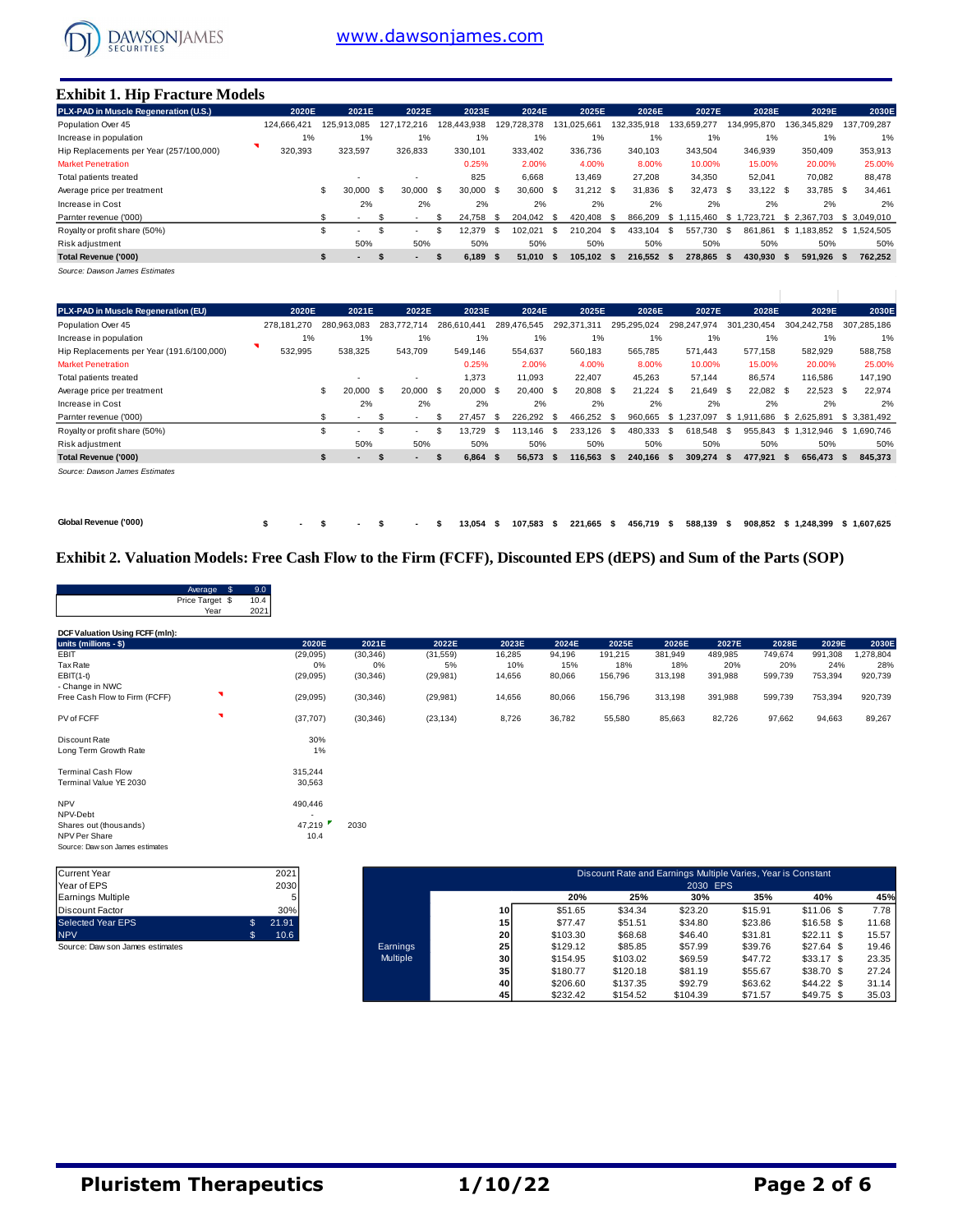

# [www.dawsonjames.com](http://www.dawsonjames.com/)

| Pluristem Sum of the Parts               | LT Gr | Discount Rate | Yrs. to Mkt | % Success | Peak Sales MM's | Term Val |
|------------------------------------------|-------|---------------|-------------|-----------|-----------------|----------|
| PLX-PAD in Critical Limb Ischemia (U.S.) | $1\%$ | 30%           | 4           | $0\%$     | \$671           | \$2,313  |
| <b>NPV</b>                               |       |               |             |           |                 | \$0.00   |
| PLX-PAD in Critical Limb Ischemia (EU)   | 1%    | 30%           | 4           | 0%        | \$658           | \$2,271  |
| <b>NPV</b>                               |       |               |             |           |                 | \$0.00   |
| PLX-PAD in Critical Limb Ischemia (JP)   | $1\%$ | 30%           | 6           | 0%        | \$140           | \$484    |
| <b>NPV</b>                               |       |               |             |           |                 | \$0.00   |
| <b>PLX-PAD Muscle Repair U.S.</b>        | 1%    | 30%           | 3           | 70%       | \$300           | \$1,034  |
| <b>NPV</b>                               |       |               |             |           |                 | \$6.28   |
| PLX-R18 BARDA Contracts for ARS          | $1\%$ | 30%           | 5           | 70%       | \$50            | \$172    |
| <b>NPV</b>                               |       |               |             |           |                 | \$0.62   |
| PLX-R18 Incomplete Bone Marrow Recovery  | $1\%$ | 30%           | 5           | 50%       | \$25            | \$86     |
| <b>NPV</b>                               |       |               |             |           |                 | \$0.22   |
| Net Margin                               |       |               |             |           |                 | 90%      |
| <b>MM Shrs OS</b>                        |       |               |             |           |                 | 47       |
| Total                                    |       |               |             |           |                 | \$7      |

Source: Daw son James estimates

#### **Risk Analysis**

**Investment Risk:** The company faces multiple investment risks. These range from product management, market share adoption, regulatory, and commercialization to the competitive environment associated risks.

**Clinical and regulatory risk:** Pluristem is currently in the process of completing its FDA clinical trials. There is no assurance that its product will be approved by the FDA, and that even if approved, if it will be reimbursed by insurance or successfully commercialized.

**Commercial risk:** The focus of the company is on successfully developing its products and eventually bringing them to the mass market. We can make no assurances that the company will be able to achieve a critical level of market share to become profitable in this indication and/or in additional planned indications.

**Employee risk:** Pluristem's core management team is experienced, including its president and CEO, CBO, and CFO. Pluristem plans to bring its proposed products to market as efficiently as possible, and the company's success will depend heavily upon the experience, abilities, and continued services of its senior officers, sales staff, and key scientific personnel.

**Financial risk:** The company may need to raise additional capital in the marketplace to continue to fund operations through more trials and, eventually, an NDA and possible commercial launch. There can be no assurances that the company will be able to successfully raise capital and do so on favorable terms.

**Intellectual property risk:** The company may have to defend its patents and technical know-how, and there can be no assurances that the patents will not be infringed or will be held as valid if challenged, and the company may infringe on third parties' patents.

**Reimbursement and insurance payment risk:** Insurance payment for products may be an additional hurdle for adoption.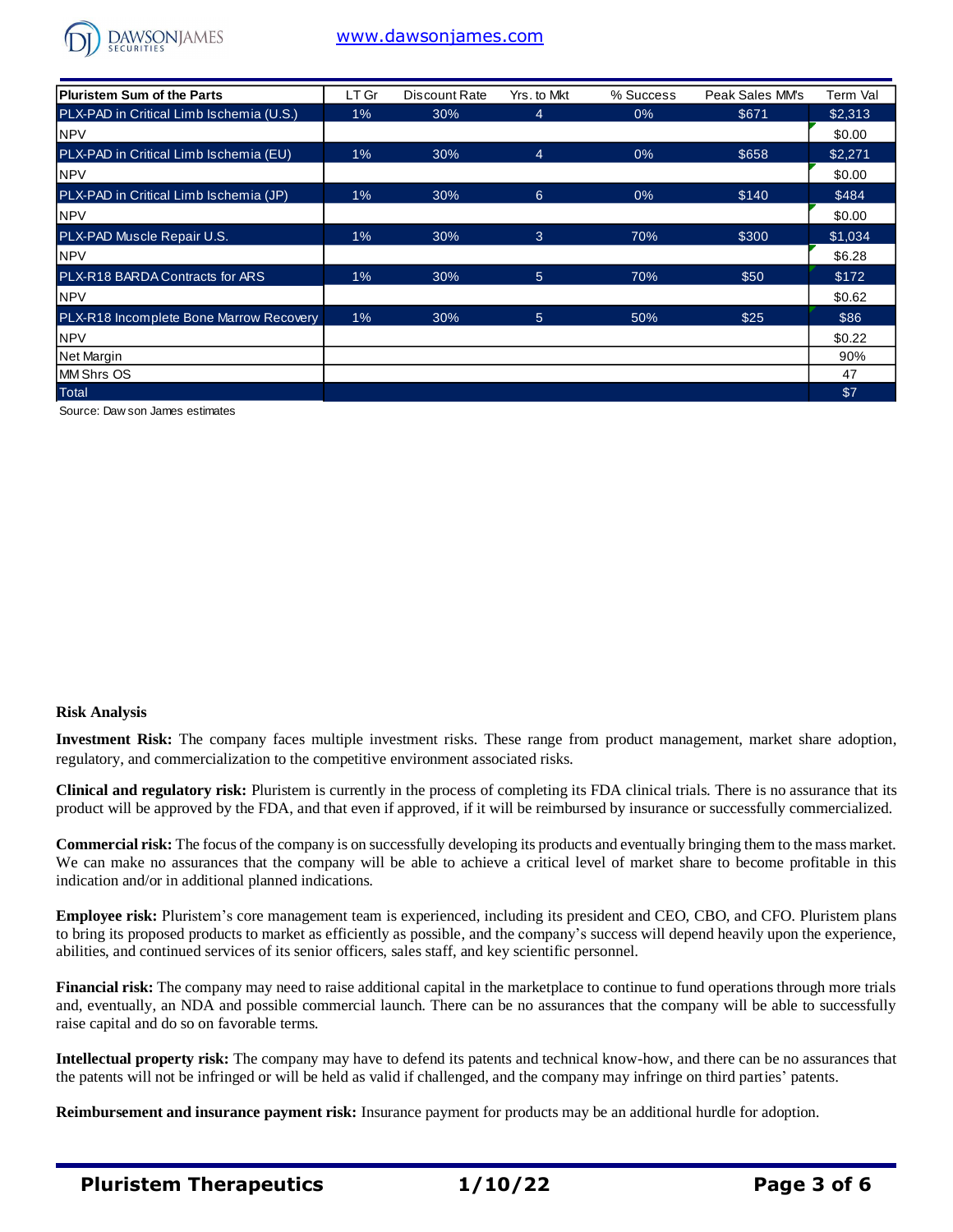

## **Exhibit 1. Income Statement (2021E-2030E)**

| Pluristem Income Statement (\$ '000)                       | <b>June 2021</b> | <b>June 2022</b> | <b>June 2023</b> | <b>June 2024</b> | <b>June 2025</b> | <b>June 2026</b> | <b>June 2027</b> | <b>June 2028</b> | <b>June 2029</b> | <b>June 2030</b> |
|------------------------------------------------------------|------------------|------------------|------------------|------------------|------------------|------------------|------------------|------------------|------------------|------------------|
| PSTI: YEAR June 30                                         | 2021             | 2022             | 2023             | 2024             | 2025             | 2026             | 2027             | 2028             | 2029             | 2030             |
| <b>IPLX-PAD CLI- U.S.</b>                                  |                  |                  |                  |                  |                  |                  |                  |                  |                  |                  |
| <b>PLX-PAD CLI-EU</b>                                      |                  |                  |                  |                  |                  |                  |                  |                  |                  |                  |
| PLX-PAD CLI- Japan                                         |                  |                  |                  |                  |                  |                  |                  |                  |                  |                  |
| PLX-PAD Muscle Repair U.S.                                 |                  |                  | 6,189            | 51,010           | 105,102          | 216,552          | 278,865          | 430,930          | 591,926          | 762,252          |
| <b>PLX-PAD Muscle Repair EU</b>                            |                  |                  | 6,864            | 56,573           | 116,563          | 240,166          | 309,274          | 477,921          | 656,473          | 845,373          |
| <b>PLX-R18 BARDA Contracts for ARS</b>                     |                  |                  | 48,792           | 49,475           | 50,166           | 50,863           | 51,568           | 52,280           | 14,841           | 15,034           |
| <b>PLX-R18 Incomplete Bone Marrow Recovery</b>             |                  |                  | 2,787            | 5,800            | 9,051            | 12,556           | 16,329           | 20,386           | 21,209           | 22,066           |
| <b>Revenues</b>                                            |                  | ÷.               | 64,633           | 162,859          | 280,882          | 520,137          | 656,036          | 981,518          | 1,284,450        | 1,644,726        |
| Total Revenues (Product Sales, Grants & Milestones)        |                  | $\sim$           | 64,633           | 162,859          | 280,882          | 520,137          | 656,036          | 981,518          | 1,284,450        | 1,644,726        |
| % Chg                                                      |                  |                  |                  |                  |                  |                  |                  |                  |                  |                  |
| <b>Expenses</b>                                            |                  |                  |                  |                  |                  |                  |                  |                  |                  |                  |
| <b>COGS</b>                                                |                  |                  | 16,158           | 35,829           | 56,176           | 104,027          | 131,207          | 196,304          | 256,890          | 328,945          |
| % COGS                                                     | 28%              | 25%              | 25%              | 22%              | 20%              | 20%              | 20%              | 20%              | 20%              | 20%              |
| R&D                                                        | 22,773           | 23,228           | 23,693           | 24,166           | 24,650           | 25,143           | 25,646           | 26,158           | 26,682           | 27,215           |
| R&D Adjustment (participation Chief Scientist)             |                  |                  |                  |                  |                  |                  |                  |                  |                  |                  |
| SG&A (net)                                                 | 7,574            | 8,331            | 8,498            | 8,668            | 8,841            | 9,018            | 9,198            | 9,382            | 9,570            | 9,761            |
| Total costs & expenses                                     | 30,346           | 31,559           | 48,348           | 68,663           | 89,667           | 138,188          | 166,051          | 231,844          | 293,141          | 365,922          |
| Operating Income (Loss) EBIT                               | (30, 346)        | (31, 559)        | 16,285           | 94,196           | 191,215          | 381,949          | 489,985          | 749,674          | 991,308          | 1,278,804        |
| <b>Oper Margin</b>                                         |                  |                  |                  |                  |                  |                  |                  |                  |                  |                  |
| Other Income expenses - Financial Expenses (net)           | 272              | 272              | 272              | 272              | 272              | 272              | 272              | 272              | 272              | 272              |
| Pre-tax income                                             | (30,618)         | (31, 831)        | 16,013           | 93,924           | 190,943          | 381,678          | 489,713          | 749,402          | 991,037          | 1,278,533        |
| Taxes                                                      |                  | (1,592)          | 1,601            | 14,089           | 34,370           | 68,702           | 97,943           | 149,880          | 237,849          | 357,989          |
| <b>Tax Rate</b>                                            | 0%               | 5%               | 10%              | 15%              | 18%              | 18%              | 20%              | 20%              | 24%              | 28%              |
| Net Income (loss)                                          | (30,618)         | (30, 239)        | 14,412           | 79,836           | 156,573          | 312,976          | 391,771          | 599,522          | 753,188          | 920,544          |
| <b>Net Margin</b>                                          |                  |                  |                  |                  |                  |                  |                  |                  |                  |                  |
| <b>Basic EPS</b>                                           | (0.86)           | (0.74)           | 0.35             | 1.95             | 3.80             | 7.57             | 9.44             | 14.38            | 18.00            | 21.91            |
| Basic Wght Average Shares Outstanding (thousands)          | 36,786           | 40,695           | 40,858           | 41,022           | 41,186           | 41,351           | 41,517           | 41,683           | 41,850           | 42,018           |
| <b>Fully Diluted Watd Avg Shrs outstanding (Thousands)</b> | 41,804           | 45,733           | 45,916           | 46,100           | 46,284           | 46,470           | 46,656           | 46,843           | 47,030           | 47,219           |

*Source: Dawson James estimates*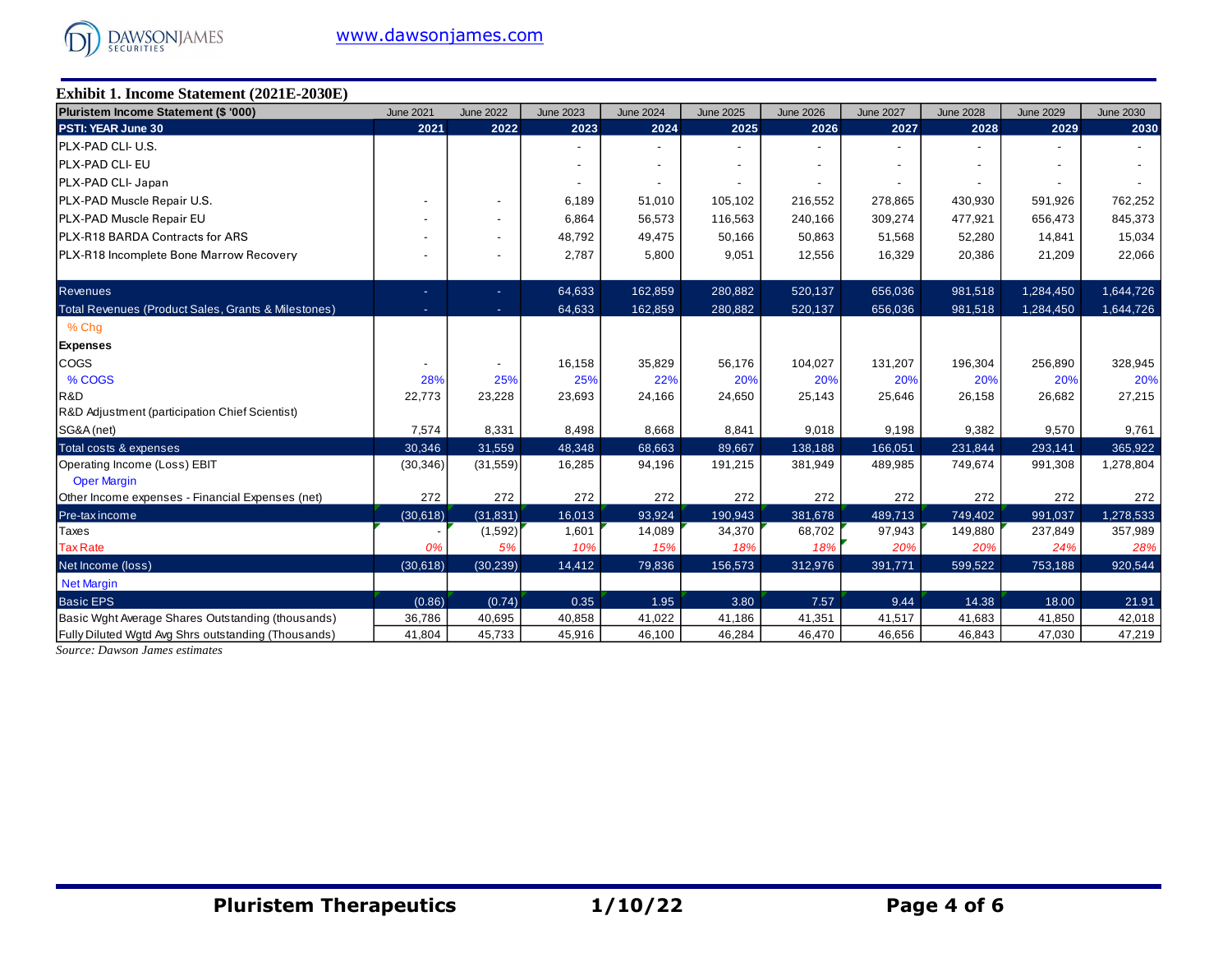

## Peer Companies to Pluristem

Tnuva Group (private)

### **Important Disclosures:**

#### **Price Chart:**



Price target and rating changes over the past three years:

- Initiated Buy December 16, 2019 Price Target \$12.00 Update – Buy – February 10, 2020 – Price Target \$12.00 Update – Buy – March 4,  $2020$  – Price Target \$12.00 Update – Buy – March 12, 2020 – Price Target \$12.00 Update – Buy – March 18, 2020 – Price Target \$12.00 Update – Buy – March 30, 2020 – Price Target \$12.00 Update – Buy – April 7, 2020 – Price Target \$12.00 Update – Buy – April 14, 2020 – Price Target \$12.00 Update – Buy – April 24, 2020 – Price Target \$12.00 Update – Buy – May 8,  $2020$  – Price Target \$12.00 Update – Buy – May 14, 2020 – Price Target \$12.00 Update – Buy – June 10, 2020 – Price Target \$12.00 Update – Buy – August 10, 2020 – Price Target \$12.00 Update – Buy – August 27, 2020 – Price Target \$12.00 Update – Buy – September 15, 2020 – Price Target \$12.00 Update – Buy – October 7, 2020 – Price Target \$12.00 Update – Buy – December 9, 2020 – Price Target \$9.00 Update – Buy – May 4, 2021 – Price Target \$9.00 Update – Buy – July 8, 2021 – Price Target \$9.00
- Update Buy December 1, 2021 Price Target \$9.00
- Update Buy January 10, 2022 Price Target \$9.00

Dawson James Securities, Inc. (the "Firm") is a member of the Financial Industry Regulatory Authority ("FINRA") and the Securities Investor Protection Corporation ("SIPC").

The Firm does not make a market in the securities of the subject company(s). The Firm has NOT engaged in investment banking relationships with PLURISTEM THERAPEUTICS in the prior twelve months, as a manager or co-manager of a public offering and has NOT received compensation resulting from those relationships. The Firm may seek compensation for investment banking services in the future from the subject company(s). The Firm has received other compensation from the subject company(s) in the last 12 months for services unrelated to managing or co-managing of a public offering.

Neither the research analyst(s) whose name appears on this report nor any member of his (their) household is an officer, director, or advisory board member of these companies. The Firm and/or its directors and employees may own securities of the company(s) in this report and may increase or decrease holdings in the future. As of December 31, 2021, the Firm as a whole did not beneficially own 1%